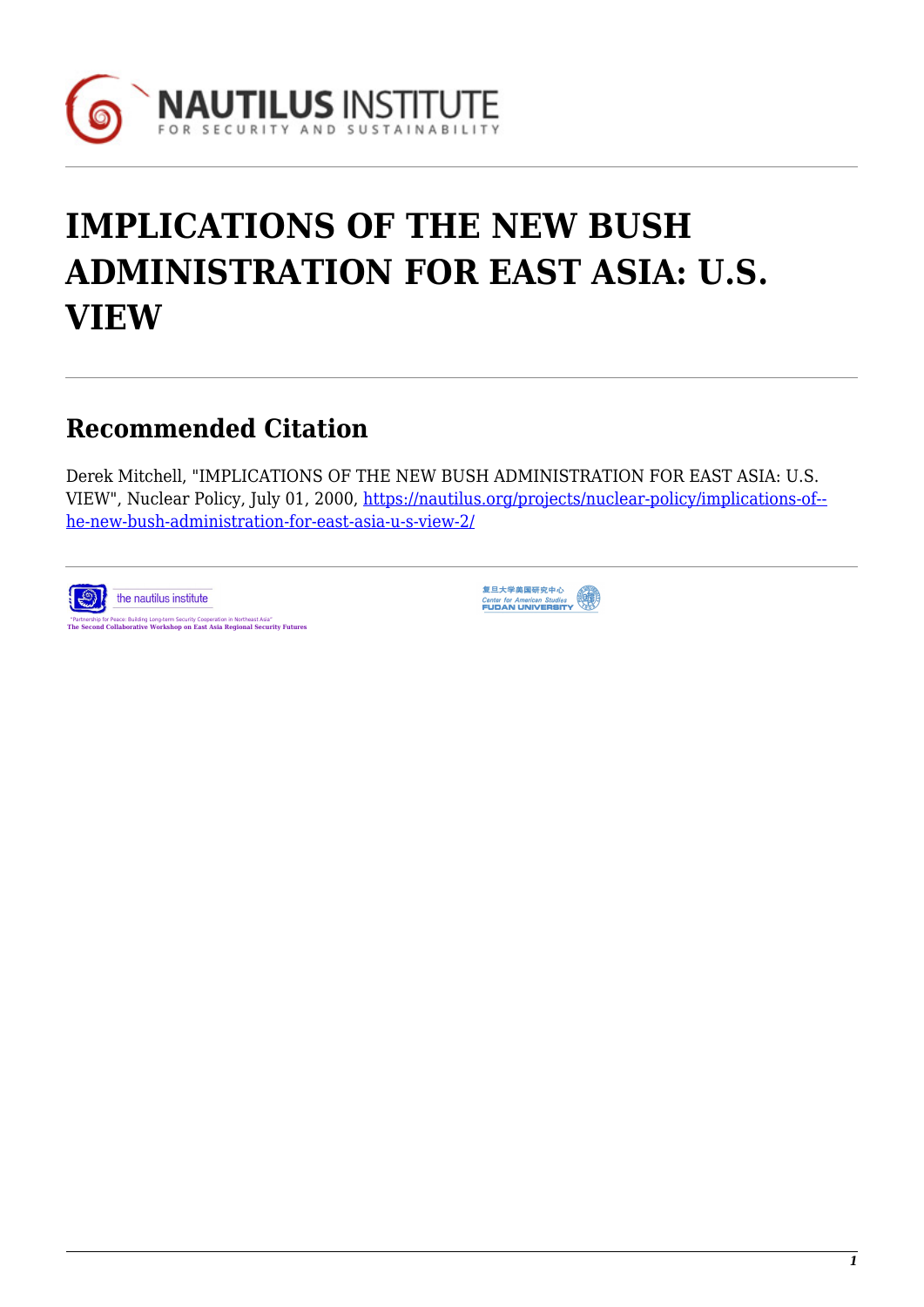Given a lengthy political ratinition process and sale skielal foreign plicar sinit and interest in the binded States, Asias and other selling plicar ratinition commutiment to U.S. aliances, maintaining U.S. military presen

### **I**ntesidential foreign policy<br>CONTECTION: CONTEXT

Brist, a misperception seems to prestal stia Asia, and the new Bush Administration, some context is needed. In ede, and the world is periss and the world - on January 20, an oid team goes out, a new team comes in, fully fo

observer as much as the observed. Nonetheless, it should be possible to make reasonable judgments of the general proclivities, instincts, and inclinations of individuals from careful consideration and the personalities, ba

huno. The rest of this senior forties and period means for its equal part European and Asia abough European in its meant of the mean of Periodic and Periodic Sixter and Periodic Sixter and Periodic Sixter and Periodic Sixt

Europe.<br>Uncertain will be the Pentagon's role in this debate. Secretary Rumsfeld has not spoken much on the issue of military intervention, but tends toward alleviating the operational tempo of soldiers and focusing on the

Placing strong U.S. aliances in Asia and Europe at the centre of U.S. Foreign policy around the word; the prospective Bush team has affirmed strong desire for increased conoperation, conditation with alies and friends y.C.

Colin Powell has confirmed that a review of U.S. policy on the Korean Peninsula is underway. Some reports have suggested that the new Administration core as opposing the Agreed Framework and chastised President Clinton for

PROFAINAN: YONE CHINA WITH AN EDGE. Including the Taiwan issue, would push itself to the forefront of the Administration's foreign policy agends early in its term. Human rights matters, Taiwan arms sales, and WTO accession

opportunity to show that democrosy counts." The new team will continue to support a "brombate by here communiques. They will remain as committed sever to separate with the Taiwan matter and will contents. The new team inte

MULTILATERALISM<br>Members of the new team have said very little concerning their view of multilateralism. They have indicated privately that they will maintain the traditional U.S. policy of emphasizing bilateral relations w

### South China Sea, piracy, maritime safety, etc. **PROLIFERATION AND MISSILE DEFENSE**

The United States has identified proliferation of weapons of mass defense, incomparated with their means of delivery as one of the primary future breaks to regional security. The new team understands will this increasing t

## One might note a few wildcards when considering the East Asia policy of the new Bush Administration. One is the influence of the Republican foreign policy elders. These figures include such alumni as George Shultz, James B

any other wildcarn aiton.<br>Another wildcard is the influence of the vice president. Vice President Cheney himself has seved as U.S. Defense Secretary and has substantial experience in foreign affairs. He has also been grant

President Bush has characterized his administration Storeign policy approach as based on "consistency, paitence, and principle." The fundamental consistency inform the interventing of policy and results in the heat of U.S.